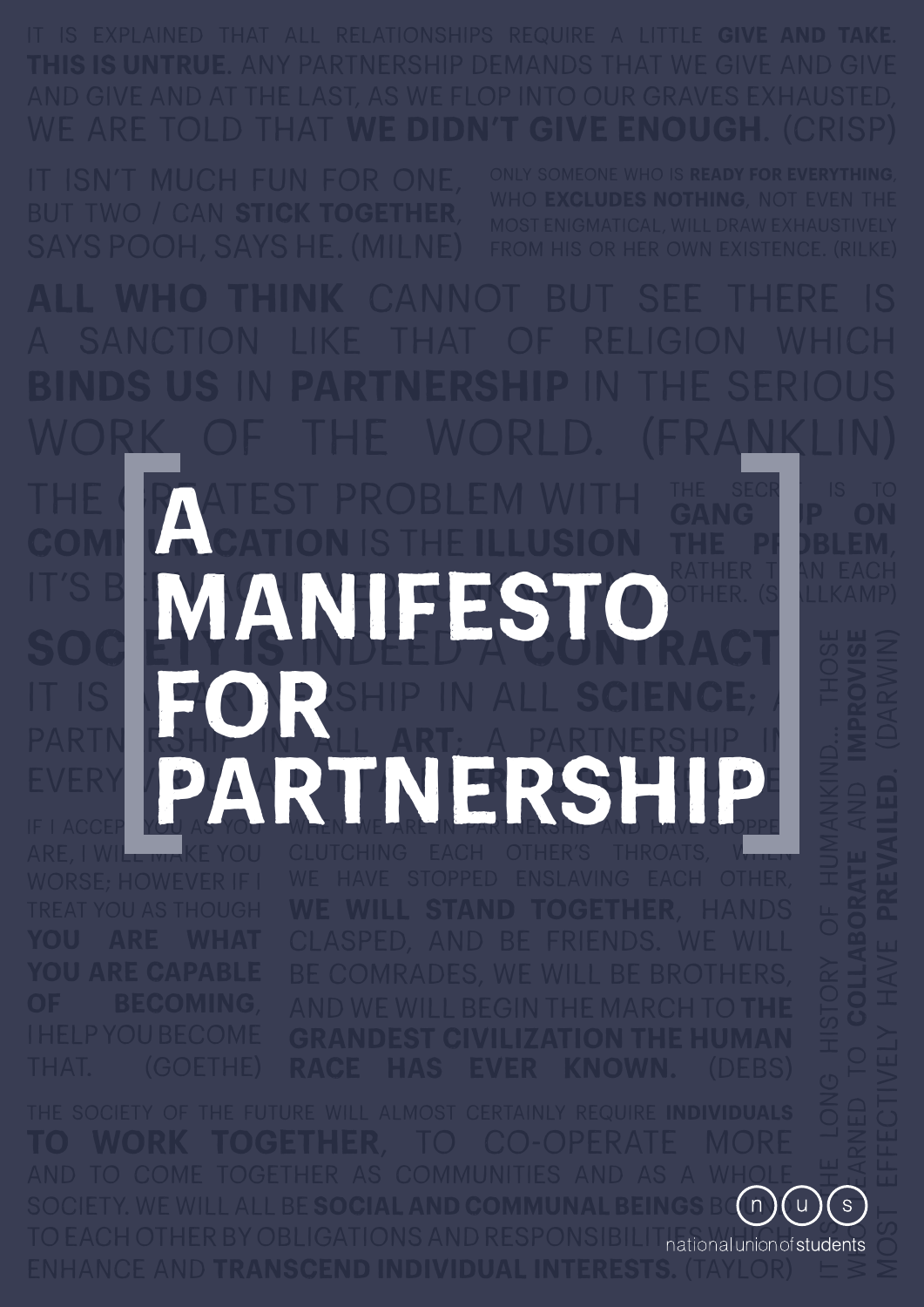I am passionate about education, and the sector surrounding it, but it strikes me that we can be capable of incredible doublethink. When I was first simply works well. Our practice needs to be taught how to construct essays one thing, more than any other, was drilled into me: define your terms. For a few years now the higher education sector has talked about partnership. Time and time again we don't adequately define exactly what we are talking about.

When we don't attempt to define the terms of our discussions we risk confusion. Worse, we lose the opportunity to explore concepts and ideas. Discussion, disagreement and negotiation towards a set of shared values should be a hallmark of higher education.

We have spent enough time condemning consumerism in education, and now we need to articulate the alternative. Student engagement is a great concept but it needs to be deployed to radical ends. Students as partners is not just a nice-to-have, I believe it has the potential to help bring about social and educational transformation, as long as we know what we are trying to do and we maintain a critical attitude about the ways the concept is adopted and used.

We say we want to celebrate and share best practice; that can no longer mean that which underpinned by our values. An activity really should make the reality of education closer to our vision before we single it out as "best practice."

This manifesto is an attempt at defining what partnership could mean, as well as explaining why I think students' unions are so important in creating and maintaining partnership approaches. At the heart of this document is the idea that individual civic engagement is strongest when it comes about through the collective, and that strong students' unions are core to any understanding of partnerships.

Framing discussions about students' engagement in education is important, but the most important thing is what we choose to do as a result of those discussions. That's a challenge I hope you will join me in rising to.

In unity,

#### Rachel Wenstone

Vice President (Higher Education) NUS

#### **INTRODUCTION**

For some years now student representation has been something not to be simply tolerated, marginalised or confined to the students' union, but something to be embedded and woven into institutional decision-making at all levels. Other organisations in the UK higher education sector, including higher education institutions, have joined NUS in advocating for a greater voice for students, both within institutions and in the national policy process.

The student engagement agenda advocates for the idea that students should be active participants in the learning process, rather than passive recipients of knowledge. Although the practices around student engagement may be long-standing in some cases, student engagement as a policy priority is relatively recent. Students' unions have, in many cases, seized enthusiastically on the idea of student engagement as complementing the role of the union to enhance students' influence or 'make students' voices heard'. The idea of students as active participants in learning has led to numerous projects designed to support students to contribute to shaping their course delivery and content at higher education institutions around the UK. It has also had an influence on, not just the priority given to student representation at course level, but on perceptions of what student representation is intended to achieve.

We are now moving beyond a narrow focus on the validity of various systems of student representation and instead describing concepts linked to student identities and the potential of individuals to influence their environment. Hence, ideas such as students as co-creators of knowledge, the co-production of learning outcomes and students as collaborators and agents for change, have become common currency. This has led, to some extent, to a level of confusion: should attention be paid to the individual student's level of engagement with learning or to her participation in a collective system of student representation? Both, is the obvious answer, but this raises further questions

about the tensions between individual and collective engagement and how these might

be negotiated.

At the same time, we see a shift from the concept of the student representative authorised to speak on behalf of students to the idea of students having an individual voice, unmediated by any representative system or sense of the collective. This may not be a bad thing, but it is something to be mindful of as the student engagement agenda continues to hold sway in the higher education policy arena. It suggests a potential change in the implicit purpose or function of students' unions away from individuals representing the student view behind closed doors and instead working to empower students as a collection of individuals each with their own unique 'student experience'.

If such a cultural shift is indeed under way then pausing to scrutinise and reflect on what is happening becomes a matter of some urgency. Student engagement is not happening in a policy vacuum and the current trend outside the teaching and learning community is towards positioning higher education as primarily a private good, measurable by career outcomes and student satisfaction scores. Senior leaders in higher education have little choice but to be influenced by their context, whatever their private opinion of government policy may be. Student engagement is a flexible enough (or even vague enough) concept to be appropriated by a wide range of interests, not all of which will be in alignment with those of students' unions. It also, for many, holds out a space for political resistance and organisational change, not least in resisting the burgeoning signs of a damaging market in education.

### **From student engagement to partnership**

### **Student engagement**  is not happening in a **policy vacuum**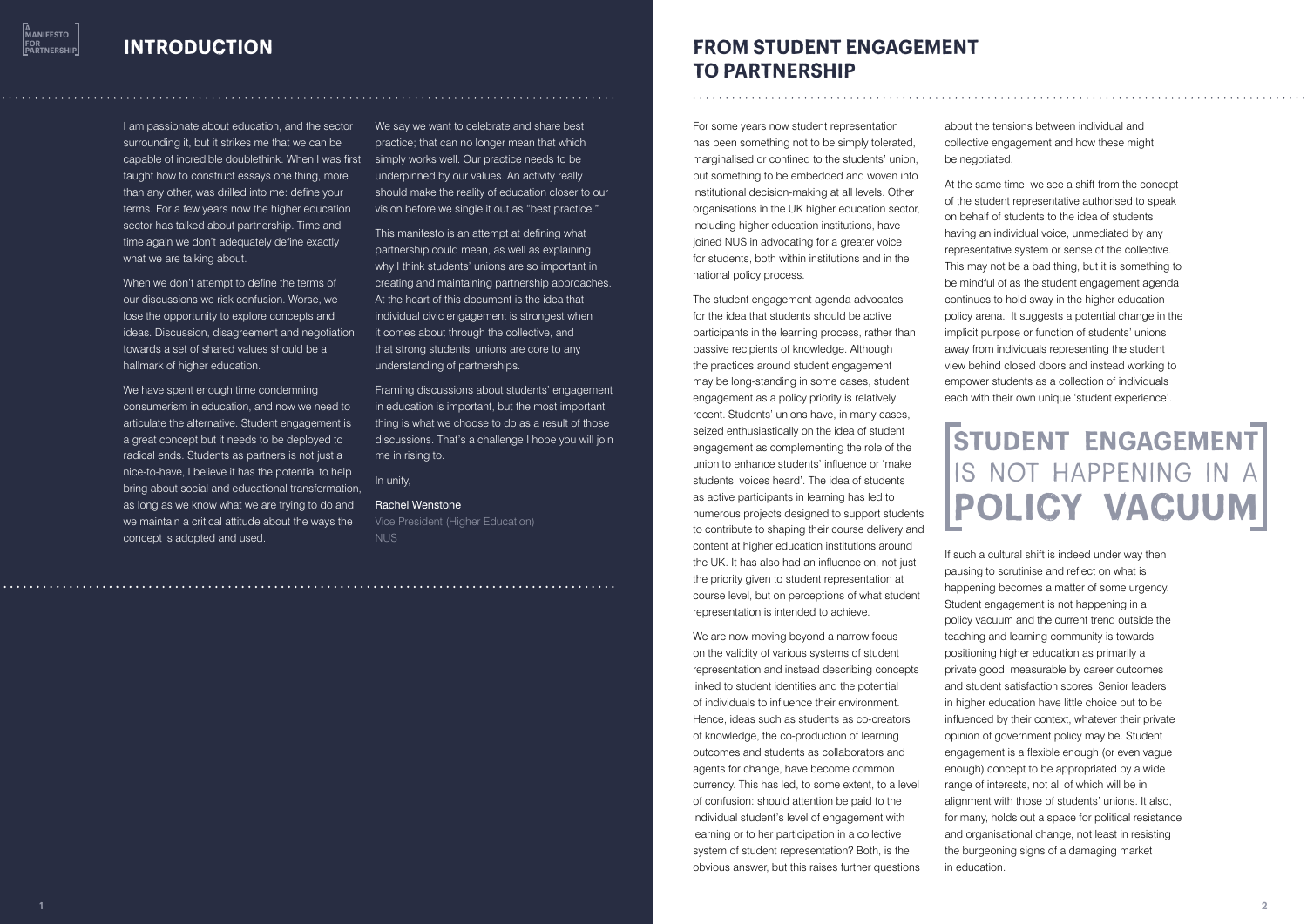Among the various concepts that cluster around student engagement, that of 'partnership' has gained significant currency. The student engagement toolkit produced by NUS and the Higher Education Academy in 2010 frames partnership as the goal of student engagement. The Quality Assurance Agency followed suit in the newly-released chapter of its quality code that deals with student engagement: QAA asserts that one facet of student engagement is student participation in quality assurance and enhancement processes and advocates a partnership approach to joint working in these areas. For QAA, 'partnership' entails the coming together of different parties to work on a shared goal, and the focus is on the logistics of coping with the potential for disagreement of values, perceptions or experiences.

These documents assume quite reasonably that 'partnership' is a concept best defined at institutional level as, not only will the look and feel of a partnership approach differ according to institution, but the process of debating partnership is a healthy and necessary step on the road to embarking on a partnership approach. Nevertheless, this approach may be in danger of question-begging through its failure to provide a shared concept of partnership. The dangers of not asking the right questions may be illustrated through a conversation commonly to be overheard in parts of the sector: students may be partners in principle but can never be 'equal partners' because they do not have the necessary 'expertise' to engage with academic staff on an equal basis. This is what happens when an ill-defined concept is put in the hands of interest groups – the concept is interpreted ('partnership is about equality of expertise') and problematised ('students do not have equal levels of subject knowledge') in a way that disenfranchises students. Defining partnership differently may lead to a quite different outcome.

We are also in danger of applying the language or ideas of partnership to new or existing student engagement processes or specific one-off schemes and projects. Partnership must be a necessary goal of student engagement practice, but the existence of a course representative system, for example, does not in and of itself signal partnership. Let us be clear from the outset, the sum total of an institution's student engagement mechanisms does not equal partnership.

### The sum total of an institution's **student engagement mechanisms** does not equal **partnership**

The shorthand of 'students as partners' carries a multiplicity of possibilities, from individual partnerships between students and academic staff, to institution-level partnerships. In the student movement we value collectivism and democratic representation, but we need to ensure that the concept of the collective also serves the goal of individual student empowerment. While individual students may engage in various forms in their learning, the whole system of partnership must flow through the students' union as the collective voice of students. Democratic representation through an independent students' union must be at the core of any partnership project.

### **The importance of students' unions**

This is not to turn back the clock, but to assert the need for a new understanding of collectivism – one that can cope with the heterogeneity of students' concerns and dispositions while sustaining the possibility of solidarity among students in the great project of education.

Thus partnership should be between independent entities, such as an institution and the collective student body (the students' union), but it should serve the larger goal of supporting and facilitating the engagement of all students.

The word 'partnership' is an attractive one, and hard to disagree with, but in order to make a meaningful choice we need to examine and reject the alternatives. This also ensures that when things get difficult we know why we chose to take this approach in the first place.

#### **Choosing partnership**

### Democratic representation through an independent students' union **MUST BE AT THE CORE any partnership project**

**a manifesto for partnership**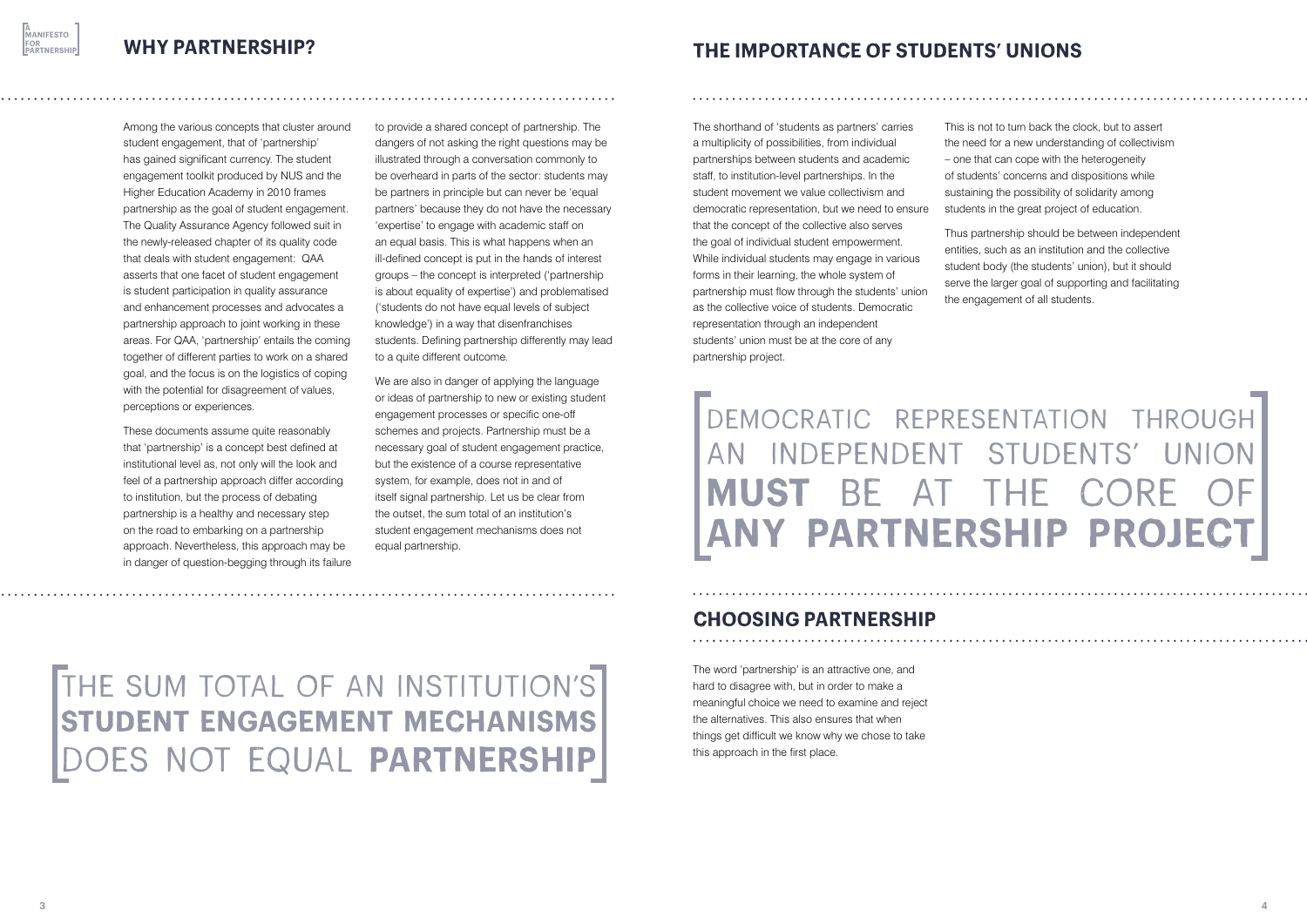The present government has made it clear that it considers higher education to be primarily a private good and that it believes that students will be assured of the best experience possible if they treat higher education as a consumer choice. the mind-set of 'the customer is always right'. The students as consumers model assumes that the experience of attending higher education is something that can be packaged and sold; it turns students into customers and teachers into service providers.

Conceiving of students as consumers is a thoroughly impoverished way of describing the relationship between students and their institutions, which ought to be one of mutual trust, care and respect. The power held by consumers is not the power to intervene and change things, it is the power to 'like' or to 'recommend to a friend', or to make a choice between five identical glossy marketing brochures. The consumer never grows, is never challenged, is never made to understand the vastness of the knowledge that exists and that has yet to be created. The consumer is not asked to imagine unthought-of possibilities.

a consumer model offers students a **false and inflated** PERCEPTION **POWER** 

Rejecting a consumer model is no small task. A narrative of 'competition' and 'choice' within a consumer model offers students a false and inflated perception of their power and encourage Students may rush to embrace this attitude even further as a way of distinguishing higher education from their experience of school, where choice is limited and, by and large, the burden of standardised testing means students are rewarded for receiving and regurgitating knowledge. Simultaneously, the consumer model reduces complex interactions to mere transactions and de-values the role and expertise of educators.

> $\parallel$ 불 OPENNESS TO BEING CHALLENGED **Z<br>CAN** end up

The consumer model could create a dangerous imbalance - the role of educators is reduced; students' power appears great, but is in fact limited to commenting only on what has been sold to them, and student satisfaction is substituted for learning. Tackling this mindset is a challenge that needs to be overcome, but it is also a reason to tread carefully in our framing of student engagement. If we seek to engage students merely in order to find out what they want and give it to them, we reproduce this dangerous narrative of consumerism and lose sight of the responsibility of educators to challenge and stretch students.

In this context students as partners offers a valuable alternative to the rhetoric of consumerism. Regardless of whether students agree with the values and characteristics of the funding model in which they sit, they may adopt behaviours we associate with consumerism unless we offer a new and compelling way of thinking about learning. In the absence of policy changes, our shared challenge as a sector is to do our best to eclipse the effects of a consumerist model. By developing new practice and challenging behaviours, we can protect and grow the extent to which students are given the opportunity to experience the transformational effects of higher education.

## we offer a **new**  and **compelling** way of thinking about **learning**

# **underestimating** students'

T.S. Eliot asked, 'Where is the wisdom we have lost in knowledge? Where is the knowledge we have lost in information?' Perhaps the knowledge we have lost in information about higher education is the potential for transformational experiences. Clear and accessible information is an important part of ensuring that students make the right choice for them; but most of this information tends to focus on transactional arrangements, such as contact hours and library facilities. In a consumer model we can reduce or overlook students' motivations for attending university or too readily assume that their motivations prior to arrival will guide their behaviours throughout their learning. Ultimately, we can end up underestimating students' openness to being challenged and changed. Partnership presents an opportunity to articulate to new and prospective students a broader picture of the learning experience and new dimensions to their role within it.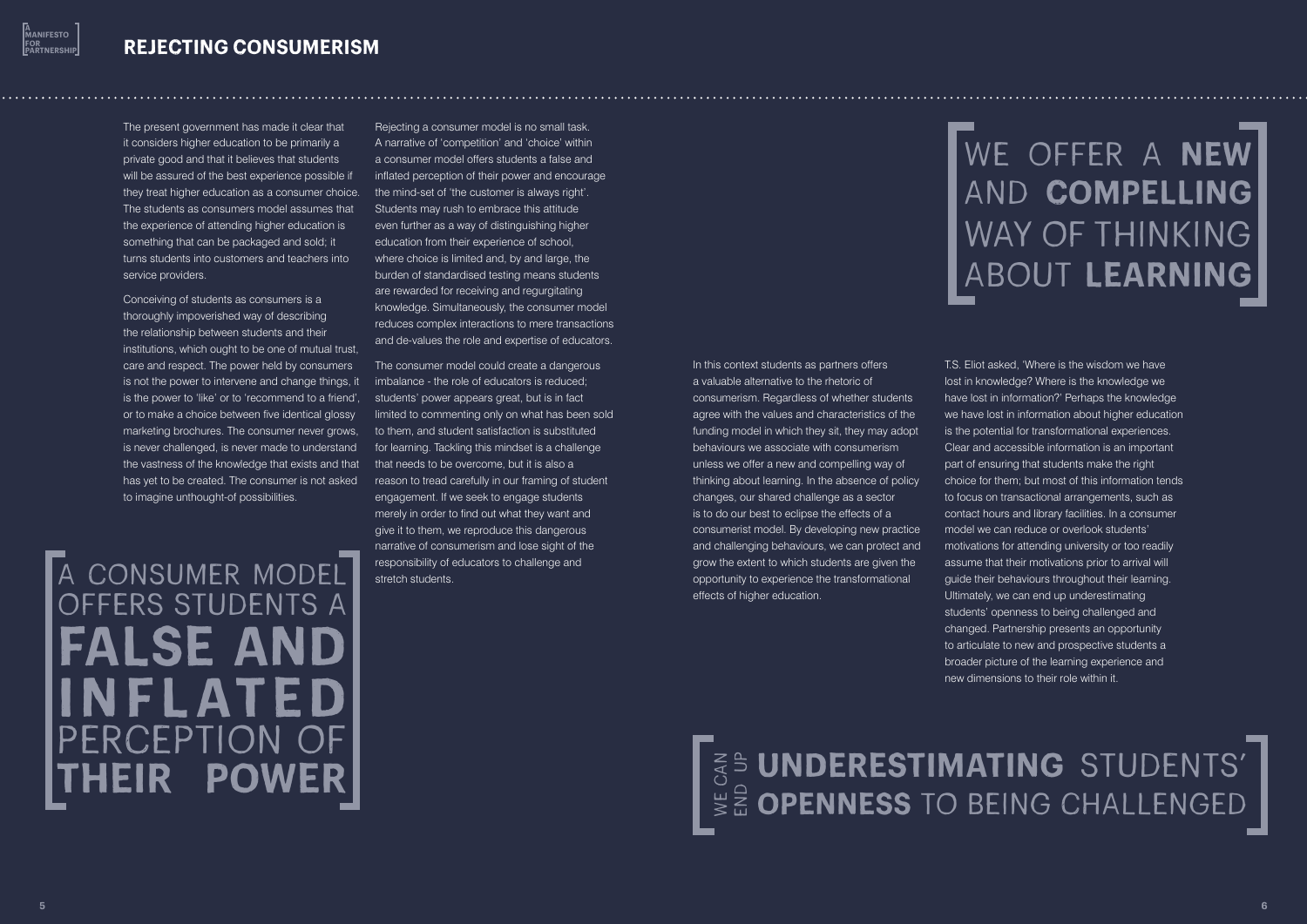#### **What is partnership?**

### **partnership is an ethos ERATHER THAN AN ACTIVITY**

The beginning of a partnership approach will in most cases involve work between an institution and its students' union to determine an institutional understanding of what partnership is. That said, it is possible to sketch out some broad parameters. We have already observed that the sum total of the student engagement activity at an institution does not equate to partnership; this is because partnership is an ethos rather than an activity. Activities emerge from the beliefs and intentions that underpin a partnership approach between the student body and an institution.

At its roots partnership is about investing students with the power to co-create, not just knowledge or learning, but the higher education institution itself. Knowledge and learning are, of course, at the heart of the higher education project, but higher education institutions do a great deal - and have the potential to do a great deal - that is currently perceived as peripheral to the business of student-facing learning and teaching. Community engagement, widening access, transnational education, research, sport, capital investment, educational development, knowledge exchange, engagement with public policy - these are all part of the educational project and prospectively the business of the student body.

A corollary of a partnership approach is the genuine, meaningful dispersal of power. Without a partnership approach student engagement becomes another initiative doomed to fall out of fashion when resources dry up or institutional

managers decide to go in another direction. Thus, partnership between institutions and students should be channelled through an independent students' union that can harness the power of the collective. Listening to and seeking feedback from individual students, after all, sits neatly in a consumer model. It is only when students are enabled to contribute to educational and institutional change that partnership is happening.

Some may argue that change can be secured solely through feedback. It is true that minor course glitches are best caught and fixed through a feedback mechanism, but relying solely on feedback, or on asking students what they want with a view to delivering it is problematic because it is unsustainable. Partnership means shared responsibility - for identifying the problem or opportunity for improvement, for devising a solution, and - importantly - for co-delivery of that solution. None of this can happen without dispute, so the question becomes whether that dispute is occurring in good faith on both sides and whether students and their representatives are enabled to take a full and active part in that debate.

Responsible student partners will not be satisfied with passing their demands up the chain and hoping that at some point somebody in charge agrees. Responsible student partners will work within the collective to determine what needs doing, why and how, and will work together with interested parties to make these imagined possibilities a reality.



WE DO NOT NECESSARILY need to **wholly reject**  the apprentice model FOR STUDENTS TO BE partners, but we do need to **reimagine it**

The other approach we may wish to reject in favour of partnership is that of student as apprentice. This can be summarised as the idea that traditionally a student attends university in order to gain mastery of a particular subject area. Students spend time with experts in order to become closer to expertise themselves and teachers determine curricula because they know what they are talking about. Advocates of this approach might be wary of 'too much' student engagement, such as involving students in curriculum design or peer review, on the basis that students cannot be expected to know what they want to learn in advance of learning it.

We do not necessarily need to wholly reject the apprentice model for students to be partners, but we do need to reimagine it. Students are apprentices in the business of student engagement; until primary and secondary schools adopt a similar approach many students will not have the language or the practice to hand to engage constructively in their learning or in the business of being an active member of a learning community. Students will need support and coaching to engage effectively as partners and this support could come from sources other than academic staff, including current students.

Of course students are not experts in subject knowledge, but they may have expertise that lies beyond the conception of university managers. 'Equality' is as much about respecting each other's views as it is about having similar levels of knowledge. Taking the conversation seriously is the first step towards acknowledging known and prospective forms of expertise that students bring to the table – not least a very clear sense of what is in the student interest. Student representatives increasingly take a role that is less about reporting what students think as part of a notional consultative exercise on the part of institutions, and more about engaging critically in decisionmaking from the point of view of the interests of students. To do this effectively takes leadership: the ability to assess where the student interest lies and argue for it, and the ability to listen to the various student constituencies to ensure their concerns are understood and that these are informing the debate. Atomised student feedback could never substitute for serious student representation, which is why students' unions are so necessary and important to partnership.

Rejecting both the consumer and apprentice models in favour of partnership will have an impact on the way we talk about higher education to prospective students and how we induct new students into it. Partnership may defy the expectations of some prospective students and run contrary to the experiences of past and present higher education students they have encountered. For others, it will meet or stretch an existing conception of higher education. Outreach, recruitment and especially induction will need a lot of attention, but a genuine ethos of partnership must be visible across institutional practice. Partnership should be something identifiable and meaningful to students from their first encounter with an institution through to graduation.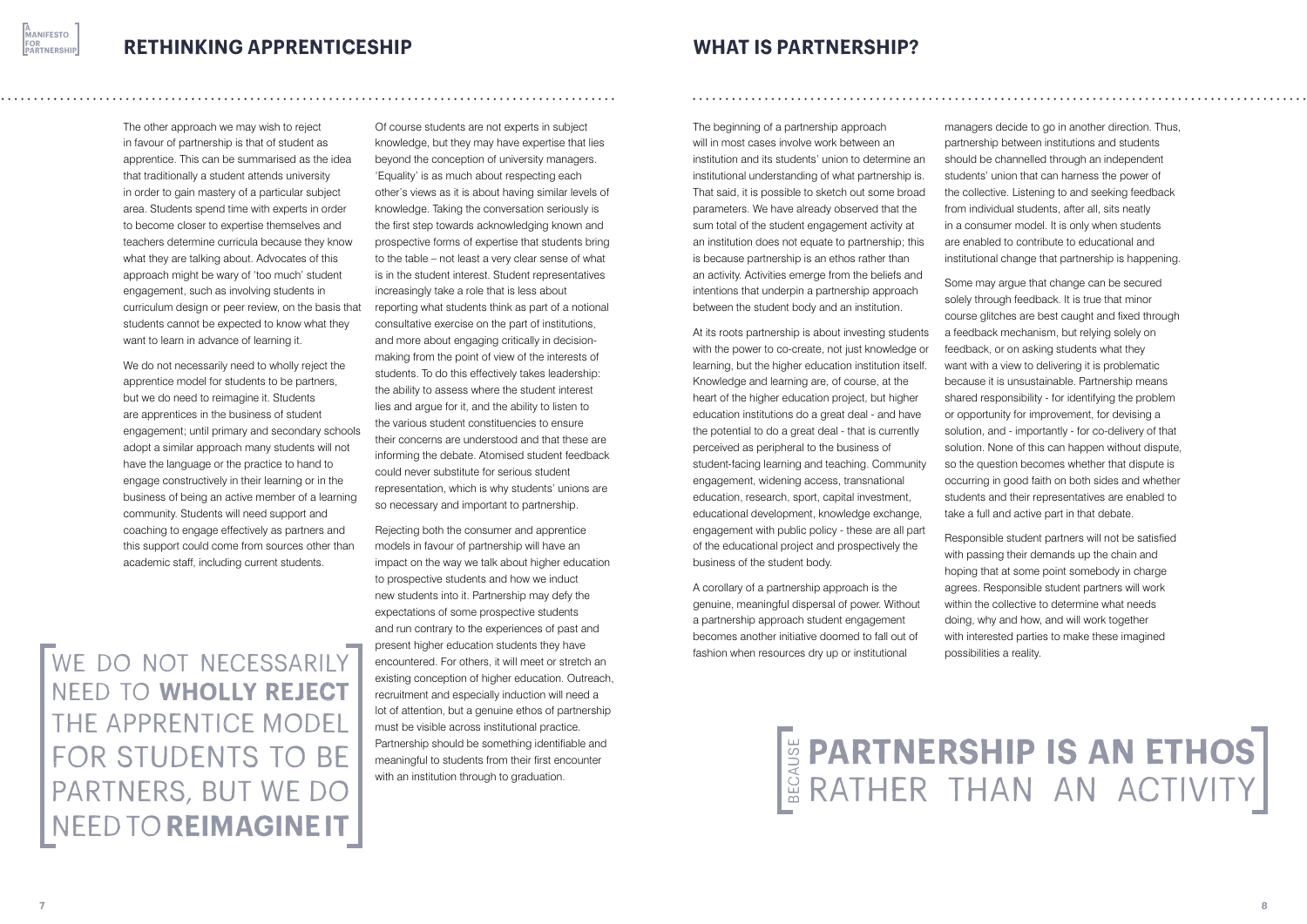**Accounting for heterogeneity**

Narrative at the national level tends to be dominated by the interests and experiences of full-time undergraduates studying in universities. Recognising this, and taking account of wider societal inequalities, we often see projects and policies investigating the experiences of specific groups of students such as part-time, LGBT, minority ethnic, postgraduate taught, postgraduate research, students with caring responsibilities, international students, disabled students, students from low participation neighbourhoods and more. Given that many of these possible student identities are likely to intersect, we arrive at as many possible student experiences as there are students. It is impossible accurately to represent this diversity if we assume that experience, identity and opinion are primarily shaped by one's position in the matrix.

In a context where policies tend to be made and applied centrally and where forms of societal discrimination continue there is not a valid argument for scrapping any system that enables groups of students who choose to interact on the basis of some aspect of their student identity to lobby for their specific concerns to be taken into account. But neither should we assume that we have the monopoly on knowing which groups of students may wish to articulate a shared set of concerns or interests.

## institutions and students' unions will need to **carefully consider**  what **barriers to partnership** may exist for CERTAIN GROUPS

Supplementary to a formal structure of representation of defined student groups there should be scope to facilitate students coming together for defined periods of time to work on a shared area of interest or solve a specific problem. If unions and institutions found ways to support and recognise such ad-hoc groups, it would enable more students to engage in areas they cared about and ensure they were heard without the need for tinkering with structures or for complex constitutional reform.

Bearing in mind equality and diversity, institutions and students' unions will need to carefully consider what barriers to partnership may exist for certain groups, either those without a strong tradition of engagement in representation, such as some postgraduate students, or those for whom personal circumstances present obstacles, such as lack of time or financial resource. Partnership cannot apply to only part of the student body.

In order to create a system of partnership, we need to be serious about integrating our vision and beliefs with our approach to driving change, and frank about the difficulties that presents.

Many students' unions use a tried and tested model to drive changes in policy at their institution. First, we win the argument at a senior institutional level. Second, we shape the way the policy is implemented across the institution. Third, we inform student representatives at a local level that the policy exists and enable them to hold their course and departmental leaders to account. Where problems arise that cannot be dealt with by course representatives, they report back to students' union officers who use line management to enforce policy. If there is a good relationship between the leadership of the institution and the students' union this method can be both efficient and successful. However, taking this approach dooms us to forever fiddle with organisational structures rather than embarking on meaningful institutional change.

If we as a student movement want to truly be partners in education, we have to consider what that means for our practice. Partnership will not be achieved just through line management, though it must be achieved through leadership. Partnership means students and staff, at all levels, working together to achieve agreed goals. We have to move beyond defining a good relationship between an institution and a students' union as students' union officers and senior management working together. This will mean enabling academic staff, as well as students, to be part of the conversation on determining how partnership will work. Academic staff must be involved in

critical and informed dialogue about the values of partnership and the development of new practice. This can only happen if a partnership approach is dispersed throughout the institution, from course to senior management levels.

There is a risk that this argument could be misinterpreted, that 'partnership across all levels' is mistaken for an excuse for a lack of leadership or a lack of collective action. Let us be clear: decentralisation of power is not the same as individualism; collectivism is not at odds with heterogenous views. When we empower students to truly engage with their course, their lecturers, their area of study, we strengthen students' unions. We should not be afraid of that power. Yes, different students will have different views, but if we are still having conversations with our institutions about the student experience or the student view we have all missed the point.

An organisation run on collective values does not have to be monolithic. Accepting that the views of thousands of people are heterogeneous is not good enough; we must celebrate it. Higher education in the United Kingdom is the most diverse it has ever been, though still not diverse enough; it is a tragedy that, as the sector becomes more inclusive, the threat of the market and consumerism has persuaded many institutions to behave like business: centralising power, concentrating on experiences of individuals and pursuing a corporate identity. Many of the enriching qualities of diversity are lost if not only decision-making powers, but the power to determine what the problems are that need solving, are condensed into the hands of the few.

#### **Institutional change**

we need to be serious about **integrating our vision and beliefs** with our approach to **driving change**

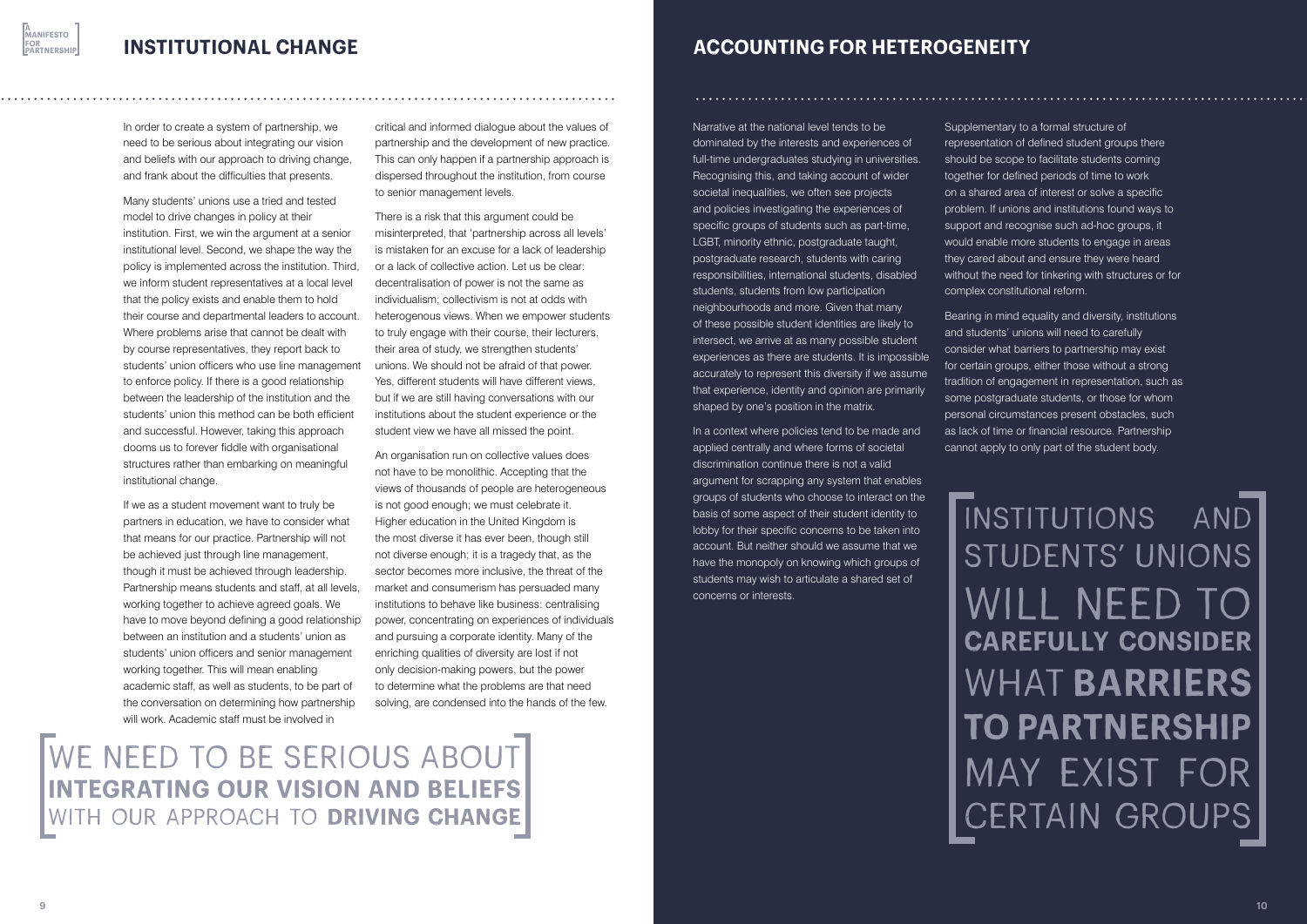Civic-minded organisations are beginning to recognise that centralised policymaking is outdated, especially in the absence of largesse to dispense. There is no way of guaranteeing that centralised policy approaches are consistently understood and applied, never mind the fact that one single approach rarely fits local circumstances. The academic disciplines are an excellent example of the way that different local definitions, practices and priorities have a way of putting paid to the best-laid plans of the central administration.

Meanwhile, people become mistrustful and believe they are not well understood. Instead of contributing to a shared project of making things better, people retreat into at best defensiveness and at worst, torpor. Rather than trying unfruitfully to bring people to heel, central administrations could be exploring their role in facilitating a democratically engaged approach to policymaking, one that assumes that every citizen has the potential - the responsibility - to make a contribution. They might also invest in seeking to understand and share good practice.

# WE MAKE BETTER decisions through **deliberation**

Higher education institutions have a function in civil society – that of knowledge creation and thought leadership. Higher education institutions have a responsibility to suggest how the world might be better and more just. Both the practice and the theory of students as partners have the potential to set a challenge to other organisations and institutions in civil society to adopt a participative approach and seek to enable those who ostensibly lack power to have an influence to shape the world for the better.

# centralised policymaking **is outdated**

In order to realise the many prospective benefits of a partnership approach we must accept from the outset that there will never come a point when the benefits, or indeed partnership itself, is achieved in full or forevermore. Partnership is a living and constantly evolving approach - a way of doing and discovering. Every new intake of students and the turnover of staff and students' union officers will bring new challenges and possibilities. It will require some consistent levels of support, resource and commitment, as well as the ability to be flexible and open to new ideas. We should be building partnerships that are robust enough to be able to cope with constant criticism, re-evaluation and the introduction of new evidence - the dispute and intellectual challenge that is the lifeblood of universities. This requires recognition that systemic change is the least of the challenges ahead and that deep thought and dialogue will also be required.

We should see plenty of benefits for people and relationships. As a result of partnership, we might see happier more engaged students. Engagement can promote a sense of belonging, which can be critical to student retention and success. Building the capacity of students and staff to engage and be engaged could offer new horizons for teaching and learning and provide opportunities to develop and share professional practice. Partnership implies a sense of responsibility for success for all involved, which could help create a stronger sense of community among students and staff.

In a consumer model we might simply ask students what they want - the result of which is likely to be an unrealistic and unimaginative shopping list. A partnership approach, on the other hand, would ask students what they care about. Rather than asking students what they want and then attempting to give it to them, we can help students and staff organise around the issues they are passionate about, with a view to making their learning environment better. As a result, we will see students whose fundamental belief is in their power to suggest innovations to shape their environment, an ethos that will serve them better in the wider world than a belief that the only power they can access is that of purchasing power.

As well as helping to counter unhelpful attitudes and behaviours, partnership reinforces many of the values at the heart of the student movement and higher education institutions: in particular democracy, collectivism and the extension of knowledge and understanding. It suggests that we learn and make better decisions through deliberation and in pursuit of consensus.

Partnership promotes strong students' unions and might offer a new phase in the relationship between students' unions and institutions. Creating and sustaining partnerships will require open and honest dialogue in order to make realistic commitments, identify barriers and agree approaches. Partnership will set the bar high for students' unions, but should provide them with the resources to help meet it.

The benefits of a partnership approach could reach beyond individual institutions. Partnership can and ought to be an asset of a higher education sector that takes seriously its responsibility to serve the wider public good. In the UK today many people have turned away from the democratic system, believing they have no capacity to have an influence or to effect change.

Every new intake of students and the turnover of staff and students' union OFFICERS WILL BRING NEW **challenges and possibilities**